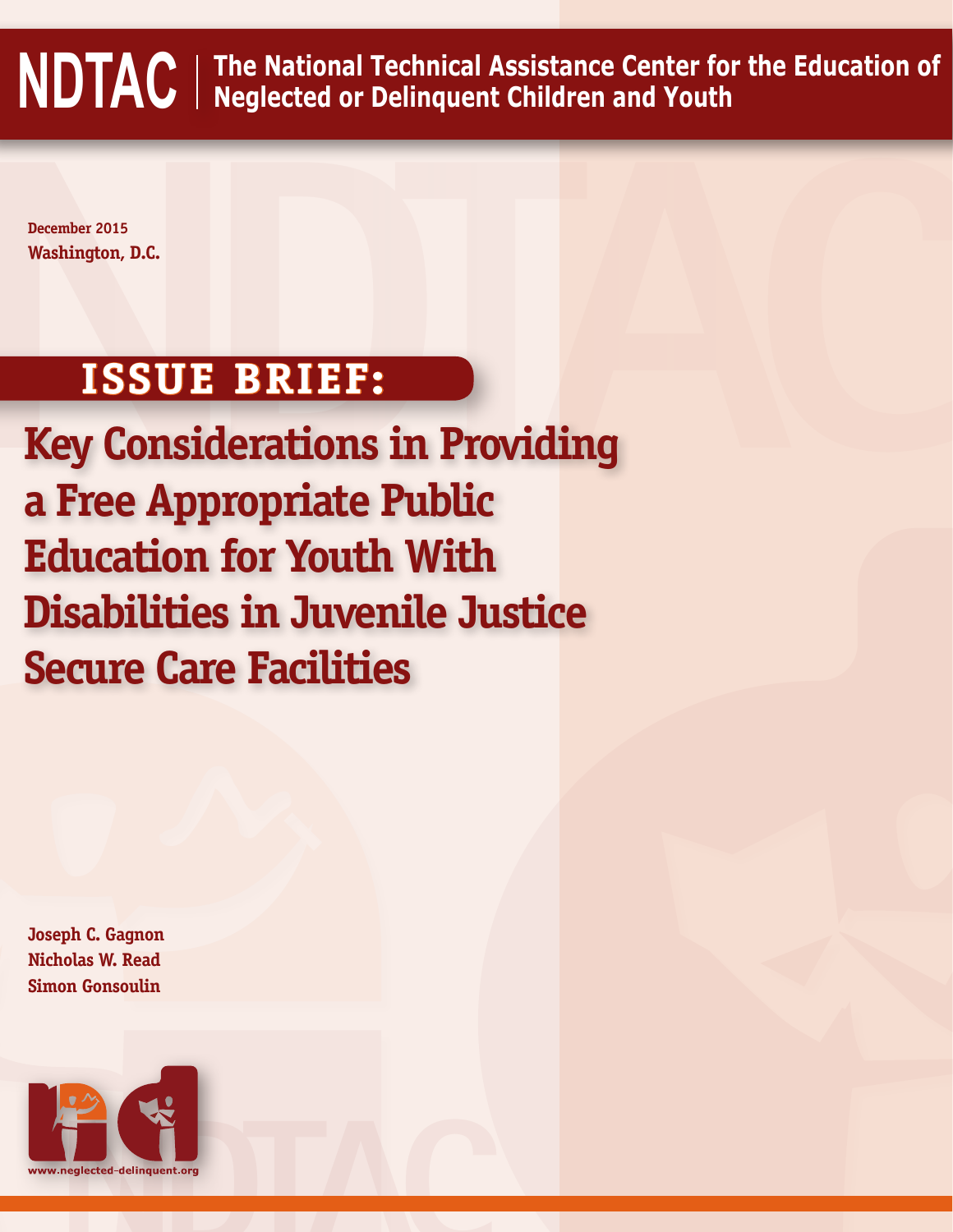## The National Technical Assistance Center for the Education of Neglected or Delinquent Children and Youth

This document was developed by the The National Technical Assistance Center for the Education of Neglected or Delinquent Children and Youth (NDTAC), which is funded by a contract awarded by the U.S. Department of Education to the American Institutes for Research (AIR) in Washington, D.C. The mission of NDTAC is to improve educational programming for youth who are neglected, delinquent or at-risk of academic failure. NDTAC's mandates are to provide information, resources, and direct technical assistance to States and those who support or provide education to youth who are neglected or delinquent, develop a model and tools to assist States and providers with reporting data and evaluating their services, and serve as a facilitator to increase information-sharing and peerto-peer learning at State and local levels. For additional information on NDTAC, visit the Center's Web site at [http://www.neglected-delinquent.org.](http://www.neglected-delinquent.org)

### Suggested Citation:

Gagnon, J. C., Read, N. W., & Gonsoulin, S. (2015). *Key Considerations in Providing a Free Appropriate Public Education for Youth With Disabilities in Juvenile Justice Secure Care Facilities.* Washington, DC: The National Technical Assistance Center for the Education of Neglected or Delinquent Children and Youth (NDTAC).

*The content of this document does not necessarily reflect the views or policies of the U.S. Department of Education. This document was produced by NDTAC at the American Institutes for Research with funding from the Student Achievement and School Accountability Programs, OESE, U.S. Department of Education, under contract no. ED-ESE-15-O-5037. Permission is granted to reproduce this document.*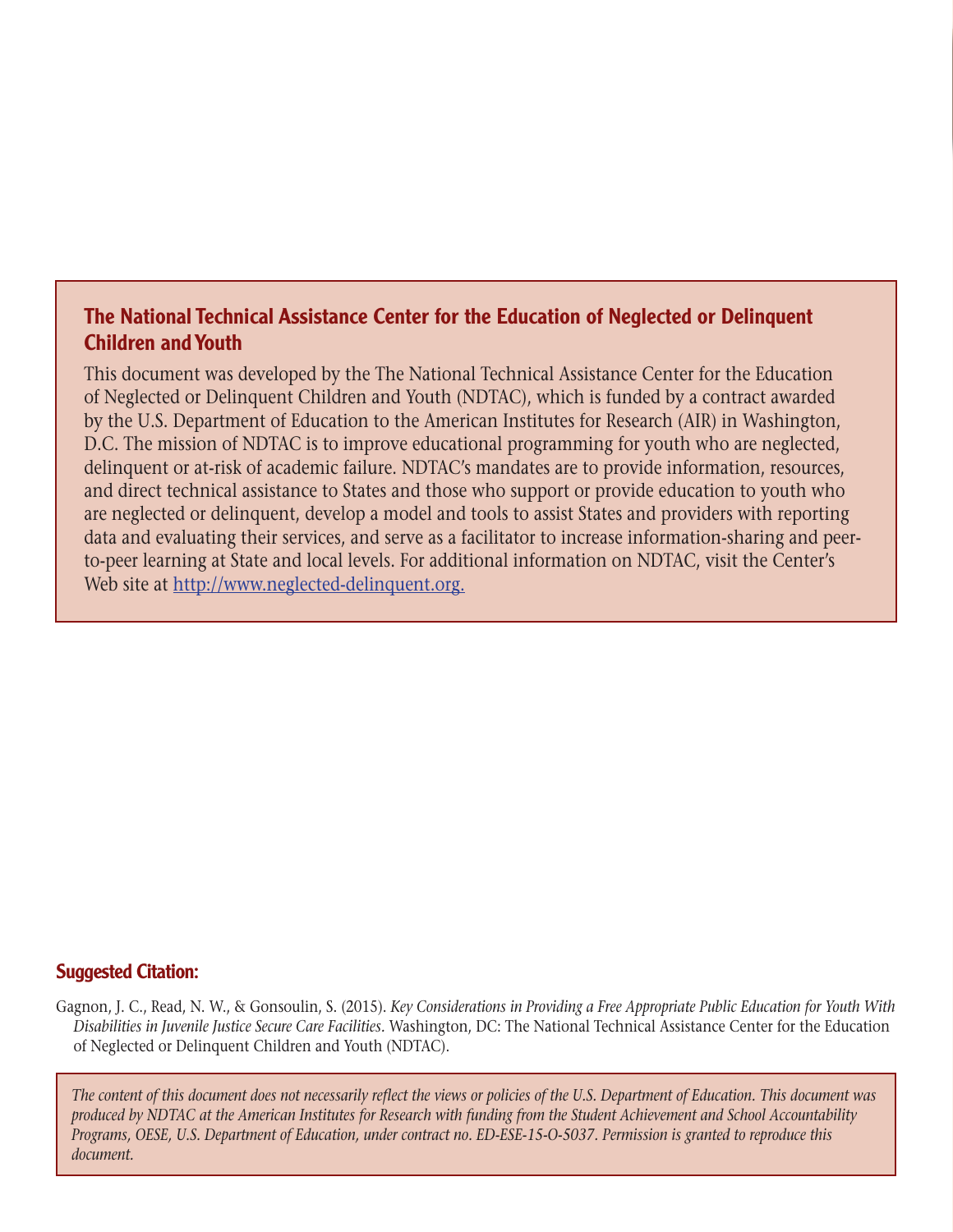## **Introduction**

Research has consistently demonstrated that access to high-quality education for youth is critical to their long-term success as adults.<sup>[1,](#page-9-0) [2,](#page-9-1) [3](#page-9-2)</sup> Youth in juvenile justice secure care facilities, however, too often do not have access to the high-quality education and related supports and services that they need. This is particularly true for youth with disabilities residing in such facilities.<sup>4</sup> In December 2014, the U.S. Department of Education (ED), in partnership with the U.S. Department of Justice, issued a Correctional Education Guidance Package (Guidance Package) designed to help State and local leaders provide high-quality education to youth in juvenile justice secure care facilities.<sup>a</sup> As part of the Guidance Package, ED's Office of Special Education and Rehabilitative Services (OSERS) issued a "Dear Colleague Letter" to clarify State and public agency obligations under the Individuals with Disabilities Education Act (IDEA), 20 U.S.C. § 1400 et seq. and 34 C.F.R. part 300, to ensure the provision of a free appropriate public education (FAPE) to eligible students with disabilities in correctional facilities.<sup>b</sup> As another component of the Guidance Package, ED's Office for Civil Rights and the U.S. Department of Justice issued a "Dear Colleague Letter"<sup>c</sup> to clarify that juvenile justice secure care facilities that receive Federal funding, like all other public schools, must comply with Federal civil rights laws, including those that prohibit discrimination based on race, color, national origin, sex, religion, an[d](#page-2-3) disability.<sup>d</sup>

Taken together, these letters make clear that, under laws discussed in the respective letters, FAPE must be made available to all eligible children and youth with disabilities. This brief focuses solely on FAPE in juvenile justice facilities, required by IDEA and discussed in the OSERS letter.<sup>e</sup> However, youth with disabilities who are detained or incarcerated in juvenile justice secure care facilities are arguably at the greatest risk for not being provided FAPE on a consistent basis.<sup>5, [6](#page-9-5), [7](#page-9-6)</sup> Although FAPE

is clearly defined in IDEA regulations (see the "What Is FAPE?" insert), litigation rather than voluntary compliance has often been the driving force behind the provision of FAPE in juvenile justice secure care facilities.<sup>[8](#page-9-7)</sup> As of 2013, at least 56 lawsuits have been filed alleging lack of FAPE in juvenile justice settings.<sup>9</sup> Judgments in these suits have revealed that there are still instances in which many of the most basic educational services are unavailable to youth with disabilities who are detained or incarcerated.<sup>10, [11](#page-9-10)</sup>

**3**

Furthermore, facilities that administer programs under Title I, Part D of the Elementary and Secondary Education Act of 1965, as amended, must ensure that, to the extent feasible, youth in juvenile secure care facilities—including youth with disabilities—have the same opportunities to meet the State's challenging academic content standards and student academic achievement standards as they would have if they were enrolled in public schools in the State.<sup>12</sup> In doing so, State and local educational agencies must pay particular attention to youth with disabilities. For example, a State agency receiving Title I, Part D, Subpart 1 funds must provide an assurance that it will work with youth with disabilities to meet an existing IEP and notify the local school district if a child or youth intends to return to the local school and is identified as in need of special education services while in a juvenile justice secure care facility.<sup>13</sup>

Partnerships at the Federal, State, and local levels are critical to ensuring appropriate general education and FAPE requirements, which include providing appropriate special education and related services at no cost to the parents of eligible children and youth with disabilities in juvenile justice secure care facilities. The importance of such collaborations is highlighted throughout the Guidance Package. However, the provision of high-quality education services, particularly special education services, in juvenile justice secure care facilities is often challenging because of a lack of

#### **What is FAPE under IDEA?**

Free appropriate public education, or FAPE, is defined as "special education and related services that (a) are provided at public expense, under public supervision and direction, and without charge; (b) meet the standards of the State educational agency (SEA), including the requirements of IDEA; (c) include an appropriate preschool, elementary school, or secondary school education in the State involved; and (d) are provided in conformity with an individualized education program (IEP) that meets the requirements of § 300.320 through 300.324." (Individuals with Disabilities Education Act, 34 C.F.R. § 300.17)

collaboration between government agencies and those not involved in public education, including social and health agencies, probation and parole agencies, and parents.[14,](#page-9-13) [15](#page-9-14) Often, partner agencies do not establish and use interagency agreements or other mechanisms for interagency coordination, as required by IDEA. Such agreements establish helpful provisions relating to (1) the financial responsibility of each agency for providing special education and related services, including reimbursement terms; (2) the resolution of interagency disputes; and (3) the coordination and delivery of education, special education, and related services, as outlined in IDEA's methods of ensuring services (34 C.F.R. §§ 300.154(a)–(c)). In addition, inadequate staffing, classroom space, funding, and instructional time, as well as frequent interruptions in the school schedule due to security concerns, often present challenges to providing appropriate

- <span id="page-2-0"></span>a. The Guidance Package is available online at [http://www2.ed.gov/policy/gen/guid/correctional-education/index.html.](http://www2.ed.gov/policy/gen/guid/correctional-education/index.html)
- <span id="page-2-1"></span>b. This letter is available online at [http://www2.ed.gov/policy/gen/guid/correctional-education/idea-letter.pdf.](http://www2.ed.gov/policy/gen/guid/correctional-education/idea-letter.pdf)
- <span id="page-2-2"></span>c. This letter is available online at<http://www2.ed.gov/policy/gen/guid/correctional-education/cr-letter.pdf>.
- <span id="page-2-3"></span>d. Juvenile justice facilities and their schools that receive Federal financial assistance must comply with the requirements of Section 504 of the Rehabilitation Act of 1973, which prohibits disability discrimination, and juvenile justice facilities and their schools that are State or local public entities must comply with the requirements of Title II of the Americans with Disabilities<br>Act, which prohibits dis
- <span id="page-2-4"></span>e. There may be circumstances in which the obligation to make FAPE available under IDEA would not apply to youth with disabilities between the ages of 18 and 21 convicted as adults under State law and incarcerated in adult prisons. See footnote 10 of the December 5, 2014, "Dear Colleague Letter on the Individuals with Disabilities Education Act for Students with<br>Disabilities in Correctional Facilitie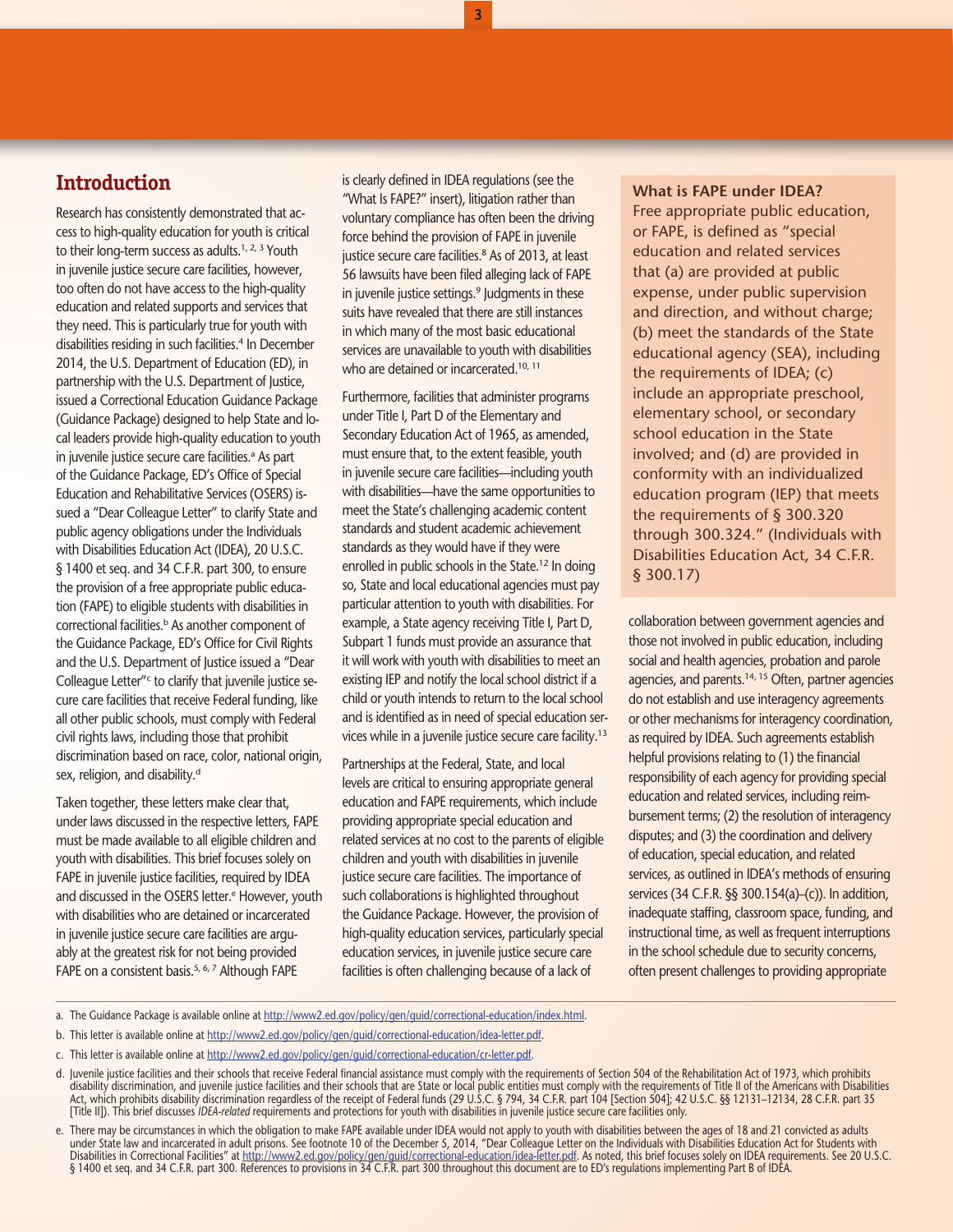general education and special education services in juvenile justice settings.<sup>[16,](#page-9-15) 17</sup> Finally, as researchers have noted, there is a frequent lack of oversight of the provision of FAPE as well as incomplete understanding among facility and school staff of all of the IDEA requirements[.18](#page-9-17), [19](#page-9-18), [20](#page-9-19)

This brief discusses three key components within IDEA necessary for the provision of FAPE to youth with disabilities who are detained and incarcerated in juvenile justice secure care facilities: (1) Child Find (identification, location, and evaluation of eligible children and youth with disabilities), (2) FAPE in the least restrictive environment (education with peers who are nondisabled) to the maximum extent appropriate), and (3) IEPs and related protections, including parental participation[.21](#page-9-20) It is important to note that this brief does not address all requirements within IDEA regulations. Rather, the purpose is to highlight common challenges that agencies and facilities face in meeting the unique educational needs of youth with disabilities in juvenile correctional facilities. Each section also provides recommendations for improvement that are grounded in many of the *Guiding Principles for Providing High-Quality Education in Juvenile Secure Care Settings* (see the *Guiding Principles* insert)[.f](#page-3-0)

## **Child Find**

IDEA requires that all age-eligible students with disabilities, including those in State and local juvenile correctional facilities, who are in need of special education and related services be identified, located, and evaluated, regardless of the severity of their disability.<sup>9</sup> This requirement is known as Child Find[.22](#page-9-21), [23](#page-9-22) Specifically, IDEA states the following:

**4**

(1) The State must have in effect policies and procedures to ensure that—(i) All children with disabilities residing in the State, including children with disabilities who are homeless children or are wards of the State, and children with disabilities attending private schools, regardless of the severity of their disability, and who are in need of special education and related services, are identified, located, and evaluated; and (ii) A practical method is developed and implemented to determine which children are currently receiving needed special education and related services (34 C.F.R. § 300.111)[.24](#page-9-23)

Some best practices for juvenile detention and correctional facilities to consider for Child Find include (1) intake policies and practices to identify youth who are already identified as having a disability and (2) implementation of a multi-tiered system of supports (MTSS). MTSS is a schoolwide approach that addresses the needs of all students, including struggling learners and students with disabilities, and integrates assessment and intervention within a multilevel instructional and behavioral framework to maximize student achievement and reduce problem behaviors. With a multi-tiered instructional framework, schools identify students at risk for poor learning outcomes through universal screening, including those who may have a specific learning disability (SLD)<sup>25</sup>—including but not limited to conditions such as, dyslexia, dyscalculia, and dysgraphia—monitor their progress, provide evidence-based interventions, and adjust the intensity and nature of those interventions, depending on a student's responsiveness. Students who do not respond, or who minimally respond, to interventions may be referred for an evaluation to determine whether they are eligible for special education and related services; those students who simply need intense, short-term interventions would be provided those interventions. It is important to emphasize

*Guiding Principles for Providing High-Quality Education in Juvenile Justice Secure Care Settings:* <http://www2.ed.gov/policy/gen/guid/correctional-education/guiding-principles.pdf>

In 2014, the ED and the U.S. Department of Justice issued, as part of a Correctional Education Guidance Package, a document describing five guiding principles to promote the provision of high-quality free and appropriate public education in juvenile justice secure care settings. The principles are as follows:

- **1. Positive Climate.** A safe, healthy, facility-wide climate that prioritizes education; provides the conditions for learning; and encourages the necessary behavioral and social support services that address the individual needs of all youth, including those with disabilities and English learners.
- 2. Adequate Resources and Comparable Opportunities. Necessary funding to support educational opportunities for all youth within long-term secure care facilities, including those with disabilities and English learners, comparable to opportunities for peers who are not system involved.
- **3. Qualified Personnel.** Recruitment, employment, and retention of qualified education staff with skills relevant in juvenile justice settings who can positively impact long-term student outcomes through demonstrated abilities to create and sustain effective teaching and learning environments.
- **4. Connected Rigorous and Relevant Curricula.** Rigorous and relevant curricula aligned with State academic and career and technical education standards that utilize instructional methods, tools, materials, and practices that promote college and career readiness.
- **5. Formal Transition Process and Procedures.** Formal processes and procedures—through statutes, memoranda of understanding, and practices—that ensure successful navigation across child-serving systems and smooth reentry into communities.

<span id="page-3-0"></span>f. The *Guiding Principles* cover correctional education more broadly beyond the provision of FAPE, and the principles are relevant to serving students with disabilities.

<span id="page-3-1"></span>g. Footnote 20 of the December 5, 2014, "Dear Colleague Letter on the Individuals with Disabilities Education Act for Students with Disabilities in Correctional Facilities" clarifies that there is no obligation under IDEA for States to identify and evaluate those students with disabilities in adult correctional facilities for whom the State is otherwise not required to provide FAPE.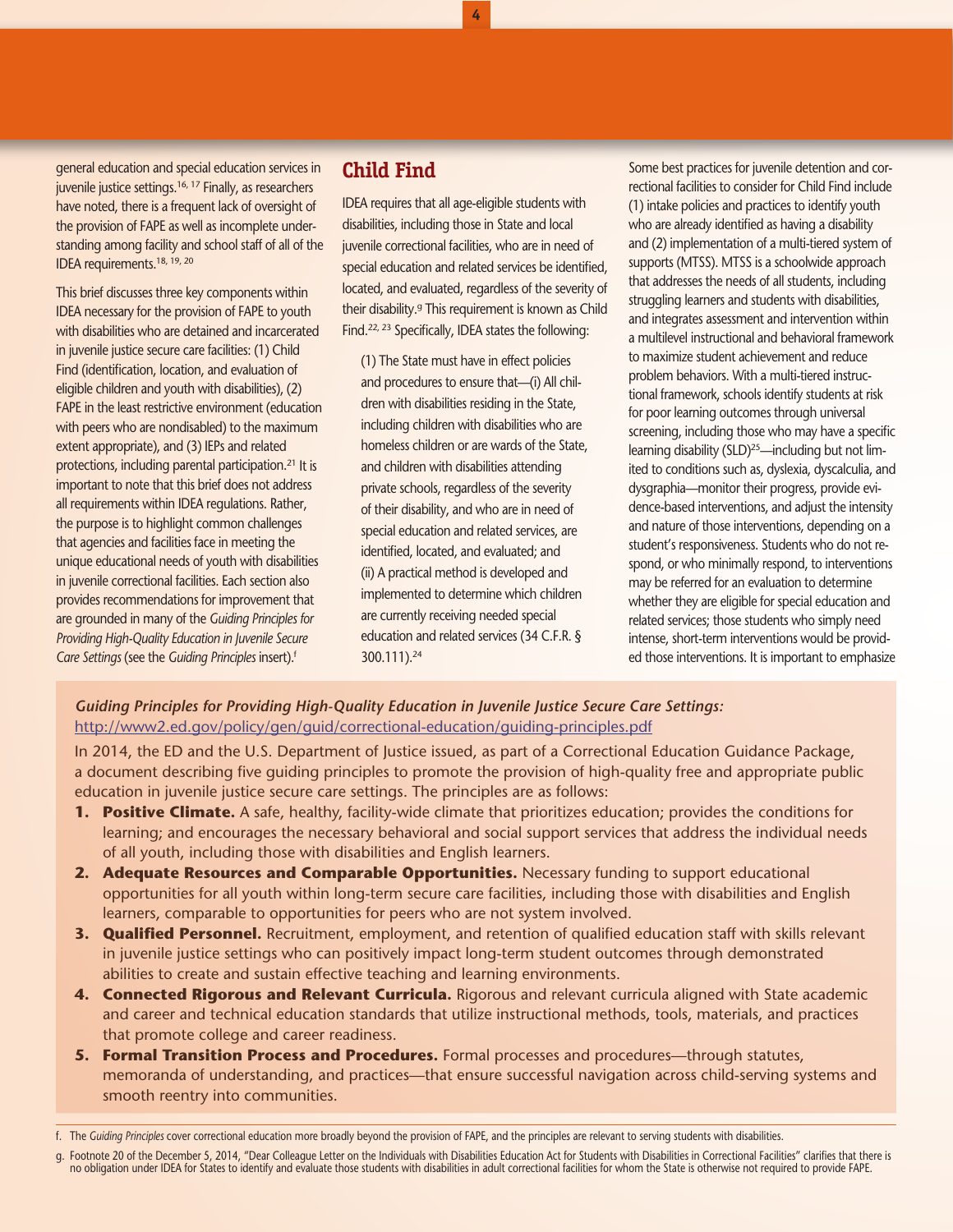that interventions are not necessarily required prior to a referral, and, consistent with applicable parental consent requirements, either a parent of a youth or a public agency may initiate a request for an initial evaluation to determine whether the youth is a "child with a disability,"<sup>26</sup> and MTSS may not be used to deny or delay a youth's right to a full and individual evaluation under 34 CFR §§300.304- 300.311.[27](#page-9-26) Nonetheless, there may be situations wherein information is needed to evaluate student progress when provided empirically validated instruction. Once parental consent has been obtained and required notices have been provided to parents, consistent with 34 C.F.R. § 300.300, a timely individual evaluation must be conducted, in accordance with 34 C.F.R. §§ 300.304 through 300.311, to determine whether a youth has a disability, as defined in IDEA, and the nature and extent of the youth's special education and related services needs.

The implementation of an effective Child Find system is critical to ensuring that youth with disabilities are identified and evaluated promptly and without undue delay so that FAPE is made available to those eligible youth.<sup>28</sup> Despite its importance and the clarity within the regulations, research shows that effective Child Find procedures are not always used consistently and appropriately in juvenile justice secure care settings.<sup>29, 30</sup> For example, facilities often lack, or poorly implement, systematic processes for record exchange between juvenile justice facilities and public schools.<sup>31</sup> Some challenges to timely record exchange that have been reported include lack of collaboration and coordination between education and justice entities as well as inconsistent and sometimes inaccurate interpretations of the FERPA and IDEA confidentiality provisions[.32](#page-10-3) As a best practice, once juvenile justice secure care facilities receive a student's education records, the record review should be supplemented with consistent and comprehensive

academic and behavioral intake screenings, as well as discussions with the youth, his or her parents/ guardians/surrogates, and other professionals who have been involved in the education of, or have otherwise represented, the youth. Screening and discussions are suggested practices that can help identify students who may require general education interventions and the potential need for an evaluation for special education services.<sup>33</sup>

Several general recommendations for meeting the Child Find requirements in juvenile secure care settings align with the *Guiding Principles*, consider the common state of affairs in juvenile correctional facilities, and ultimately focus on the practical steps necessary to facilitate adherence to Child Find. First, providing research-based, multi-tiered general education interventions is recommended and aligns with Guiding Principle 1 (positive climate). For example, graduated instructional approaches (i.e., progressive or scaffolded instruction that moves from concrete to representational to abstract) and contextualized video instruction are two research-based mathematics instructional approaches recommended for youth at risk for, and classified with, learning or behavioral disabilities.<sup>34</sup> Studies show, however, that such interventions are not widely used in juvenile justice settings, and teachers and other education staff often indicate that they need additional training and materials to implement research-based practices.<sup>35</sup> Therefore, a best practice toward practically implementing this recommendation is the "recruitment, employment, and retention of qualified education staff," as noted in the *Guiding Principles*, as well as comprehensive professional development noted by researchers.<sup>36</sup> Relatedly, facilities may need to overcome barriers to providing teachers and other instructional staff with the materials and resources necessary to implement research-based instructional practices.

Second, in implementing effective pre-referral interventions, it is important for teachers and other education staff to conduct formative and summative assessments of their students to ensure ongoing understanding of student needs and their academic and behavioral progress. The use of data is a critical component of implementing MTSS, in which the need for increasingly intensive intervention is based on collection and analysis of data.<sup>37</sup> Moreover, a verified lack of student response may indicate the need for an evaluation for special education services. Improvement requires a twofold approach. Consistent with Guiding Principle 3 (qualified personnel), facilities should hire teachers who have demonstrated the necessary skills and knowledge to plan, implement, and adapt, as needed, appropriate pre-referral interventions that are based on data. In addition, given common levels of teacher training in juvenile justice secure care settings, it is also important to provide ongoing and comprehensive professional development, consistent with Guiding Principle 3, to assist teachers in identifying and using appropriate assessment and evaluation practices aligned with researchbased instruction[.38](#page-10-9) Also relating to Guiding Principles 3 and 5 (formal transition processes and procedures), assigning personnel with responsibility and time dedicated to obtaining, maintaining, and transferring academic records between facilities and schools would help improve the effectiveness of Child Find systems.[39](#page-10-10) Given the frequent entry and exit of students and the complexity of working with public schools and other agencies, dedicated staffing is critical for ensuring ongoing communication and cooperation.<sup>40</sup>

Finally, Guiding Principle 5 (formal transition practices and procedures) is also important for Child Find with regard to information and record exchange across schools and agencies. It is important for juvenile justice facilities, public schools, and other agencies that serve youth to have adequate

#### **Privacy Protection and Transferring Records for Students in Juvenile Secure Care**

The Family Educational Rights and Privacy Act (FERPA) and IDEA protect the privacy of all youth education records by generally requiring prior written consent from a parent before disclosing personally identifiable information from education records. Both statutes, however, provide exceptions to the prior consent requirement. Specifically, 34 C.F.R. §§ 99.31(a)(2) and 99.34 of FERPA regulations set forth conditions under which schools and school districts that are subject to FERPA are permitted to disclose personally identifiable information from education records without prior written consent to officials of another school or school district, including a school or school district run by a juvenile justice agency, where a student is enrolled, or seeks or intends to enroll, so long as the disclosure is for purposes related to the student's enrollment or transfer.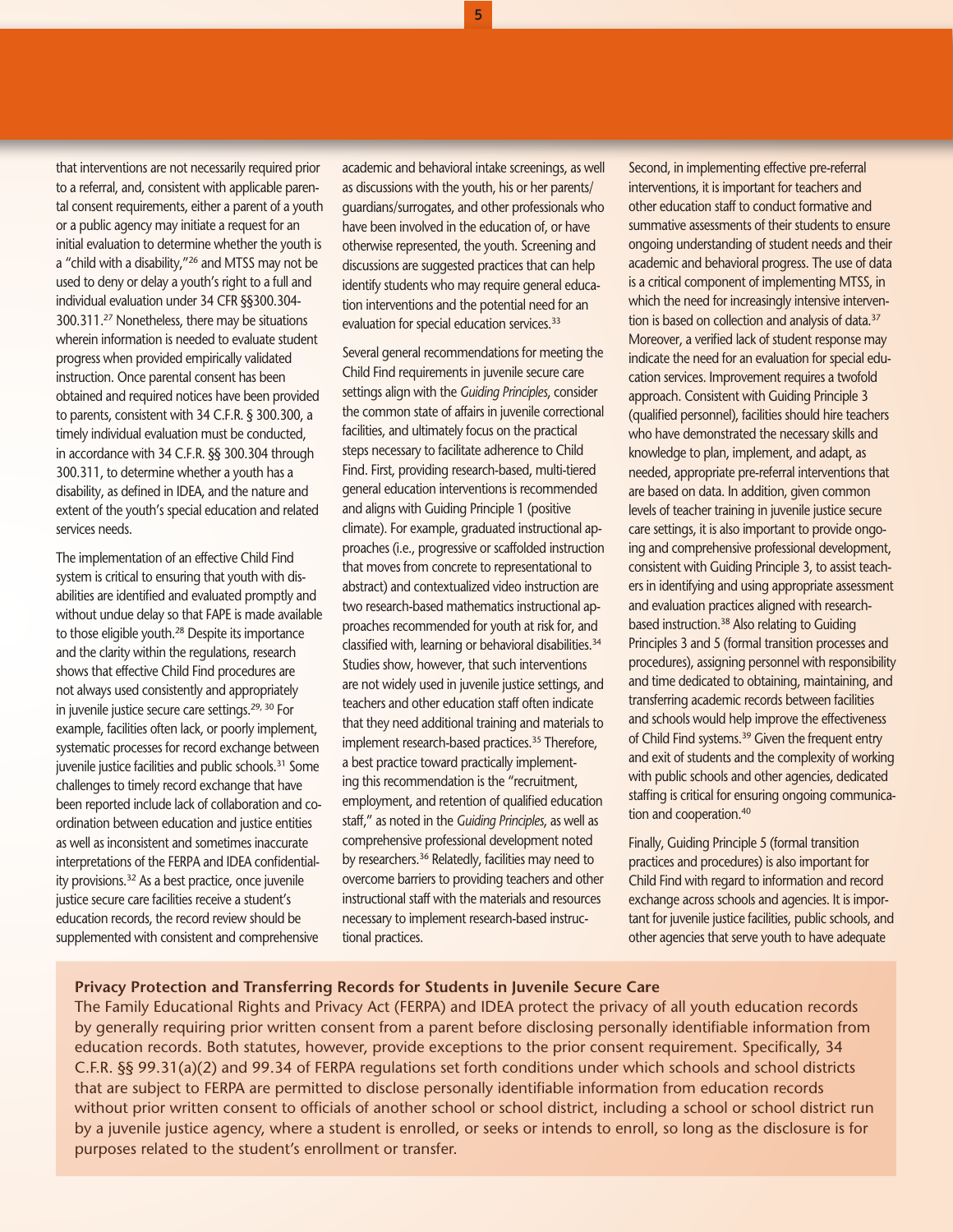#### **Continuum of Alternative Placements**

IDEA requirements regarding alternative placements, which are applicable to students with disabilities in juvenile justice secure care facilities:

**6**

"(a) Each public agency must ensure that a continuum of alternative placements is available to meet the needs of children with disabilities for special education and related services.

(b) The continuum required in paragraph (a) of this section must—

(1) Include the alternative placements listed in the definition of "special education" under § 300.38 (instruction in regular classes, special classes, special schools, home instruction, and instruction in hospitals and institutions); and

(2) Make provision for supplementary services (such as resource room or itinerant instruction) to be provided in conjunction with regular class placement."

(34 C.F.R. §300.115)

policies and procedures for communication and permissible, timely record exchange, as well as mechanisms to ensure accountability for adherence. Many jurisdictions across the country have undertaken the necessary process of linking agency databases, and such efforts are proving crucial for timely and complete record transfer.<sup>41</sup> In addition, formal processes are necessary to ensure parental/ guardian/surrogate engagement and information sharing to facilitate the Child Find process in a manner consistent with FERPA and IDEA confidentiality provisions.

### **FAPE in the Least Restrictive Environment**

The security-focused nature of juvenile justice secure care settings, as well as the key mission of ensuring the safety of all youth and staff, can present unique challenges for the education of students with disabilities, especially students who exhibit aggressive behaviors with their nondisabled peers. However, students in juvenile justice secure care facilities who are found eligible for special education and related services must be provided FAPE in the least restrictive environment (LRE) (see also the "Continuum of Alternative Placements" insert) that meets their individualized needs. Specifically, IDEA requires that "to the maximum extent appropriate, children with disabilities, including children in public or private institutions or other care facilities [for juveniles], are educated with children who are nondisabled" and that "special classes, separate schooling, or other removal of children with disabilities from the regular educational environment occurs only if the nature or severity of the disability is such that education in regular classes with the use of supplementary aids and services cannot be achieved satisfactorily.["42](#page-10-13) Therefore, because

the provision of FAPE is a core responsibility of juvenile justice secure care facilities that administer educational programs, such settings must consider the requirements for educating students with disabilities in the LRE. Judgments in lawsuits alleging violations of LRE suggest that more needs to be done to ensure that youth with disabilities are educated in the LRE in secure care.<sup>[43,](#page-10-14) [44](#page-10-15)</sup>

Common challenges within juvenile justice secure care settings in applying LRE requirements are primarily financial and logistical (e.g., lack of staffing, space, materials).<sup>[45,](#page-10-16) 46</sup> Under IDEA, however, the youth's IEP must form the basis for the youth's placement.<sup>47</sup> For example, facilities with inadequate staffing may attempt to provide special education services solely in an inclusionary setting even though the student's most recent IEP indicates that services provided in a separate setting are appropriate for the student, outside of the general education environment for part or all of the school day. Similarly, facilities with an insufficient number of special education teachers may attempt to place all students with disabilities in a resource room or other separate setting because there is insufficient staff to collaborate with the general educator in the regular classroom setting. Absent additional factors, where such situations result in the student not being educated with nondisabled students to the maximum extent appropriate to his or her needs, IDEA's LRE requirements would not be properly addressed. Overall, placement decisions under IDEA must be based on a youth's individual needs and may not be based solely on factors such as availability of special education and related services (including staffing, availability of space, or administrative convenience).

Compliance with LRE is supported by the *Guiding Principles*, particularly Principles 2 and 3, which

focus on providing necessary funding as well as recruitment, employment, and retention of qualified staff[.48](#page-10-19) However, even with appropriate funding and staffing, juvenile justice and education administrators still need to commit to aligning their policies and practices with the first principle of providing a safe, healthy, facilitywide climate that emphasizes education and provides conditions conducive to learning.<sup>49</sup> Providing special education and related services to children and youth with disabilities in the LRE is only one aspect of a larger commitment to providing FAPE to children and youth with disabilities, though arguably one of the most important.

## **Individualized Education Programs**

IDEA contains several requirements related to development, review, revision (as appropriate), and implementation of IEPs to address the unique needs of children and youth with disabilities. These requirements include, among others, IEP content, IEP team members, parent participation, and transition services.<sup>50</sup> While explanation of all requirements of IEPs is beyond the scope of this brief, this brief *does* highlight some of the common IEPrelated challenges in juvenile secure care settings and offers recommendations for improvement that are aligned with the *Guiding Principles*. The primary focus of this section is on the development and review of IEPs, as well as on the development and implementation of appropriate instructional and behavioral interventions for youth with disabilities who are detained or incarcerated in juvenile justice secure care correctional facilities.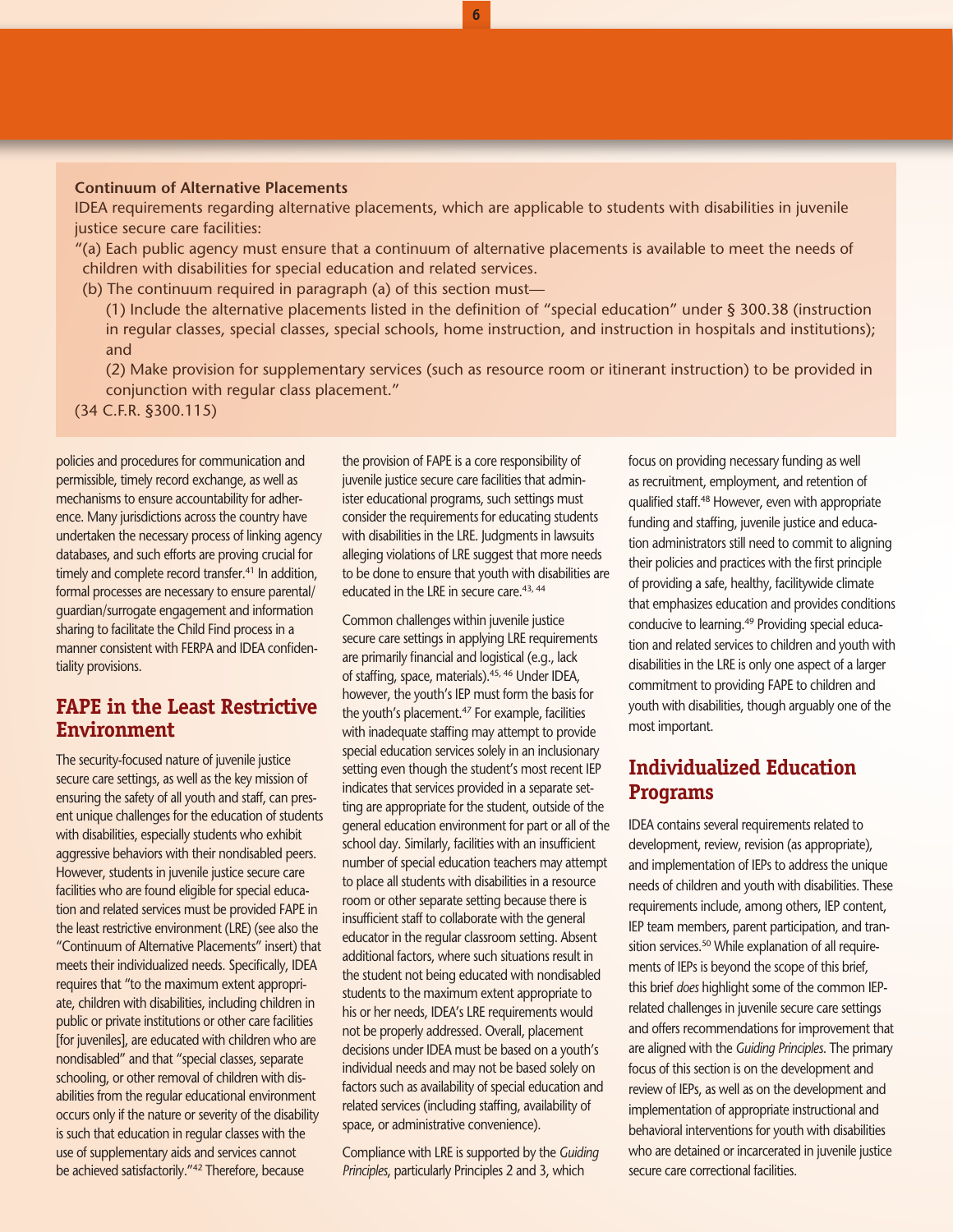#### **IEP Development and Review**

There are very specific requirements for IEP development and review—and if appropriate, IEP revision—when students with disabilities are enrolled in any school, and these requirements apply to the education of students with disabilities in juvenile justice secure care facilities.<sup>51</sup> Two issues are particularly challenging within such settings: parent or guardian/surrogate participation and development of an IEP that is appropriate to the youth's unique needs. State agencies, local educational agencies, and facilities receiving funds under Title I, Part D must involve parents, guardians, and other caregivers, when feasible, in efforts to improve the educational achievement of youth in their care.<sup>52</sup> Under IDEA, parents have a right (among other prerogatives) to participate along with appropriate agency officials as members of the team that develops, reviews, or (if appropriate) revises their student's IEP.<sup>53</sup> It is important that they do so.<sup>54</sup> Studies show, however, that parents of incarcerated youth are often not fully involved in their child's education and special education processes.<sup>[55](#page-10-26)</sup> Juvenile justice administrators and education staff also need to be aware that the parent and the public agency may agree to use alternative means of meeting participation for IEP team meetings, such as videoconferences and conference calls.<sup>56</sup> This is crucial, particularly when youth are detained or

#### **Requirements for Individualized Education Programs**

The provision of special education and related services in conformity with an IEP is part of the statutory definition of FAPE under the IDEA. Once a youth is found eligible for special education services, an IEP is developed for the student. The IEP includes, among other elements, a statement of the youth's present levels of performance, annual goals, and the special education and related services and supplementary aids and services needed to enable the youth to be involved and make progress in the general education curriculum, and to participate with nondisabled students in nonacademic and extracurricular services and activities.

incarcerated far from their homes. Moreover, IDEA includes provisions for youth to be represented by a surrogate parent in the following circumstances: when no parent, as defined in IDEA, can be identified; when the parent cannot be located after reasonable efforts; when the child is a ward of the State; or when the child is an unaccompanied, homeless youth as defined in the McKinney-Vento Homeless Assistance Act. The surrogate parent may not be an employee of the state educational agency or the local educational agency, or any other agency that is involved in the education or care of the student; must have no personal or professional interest that conflicts with the interest of the student; and must have knowledge and skills that ensure adequate representation of the student. Surrogate parents, including temporary surrogate parents, are considered the student's "parent" for special educational purposes.<sup>57</sup> These provisions are highly relevant for incarcerated youth who may be wards of the State. The surrogate parent must be appointed and appropriately trained to represent the best interest of the student by the agency that has educational authority for youth who are confined in secure settings.

**7**

Another challenge for schools and programs within juvenile justice secure care facilities is the individualization of IEPs to ensure that each student's unique needs can be addressed[.58](#page-10-29) The IEPs of youth with disabilities detained or incarcerated in juvenile justice secure care facilities must include "a statement of measurable annual goals, including academic and functional goals designed to: meet the child's needs that result from [his or her] disability to enable the child to be involved in and make progress in the general education curriculum and (b) meet each of the child's other educational needs that result from [his or her] disability.["59](#page-10-30) In addition, each youth's IEP must include a statement of the special education and related services as well as supplementary aids and services, based on peer-reviewed research to the extent practicable, to be provided to the youth, or on behalf of the youth, and a statement of the program modifications or supports for school personnel that will be provided to enable the youth to advance appropriately toward attaining his or her annual goals and to be involved and make progress in the general education curriculum, in accordance with the youth's present levels of performance, and to participate in extracurricular and other nonacademic activities. Failure to develop and implement an IEP that meets these requirements may result from a number of

factors, including a lack of personnel to complete and update IEPs and lack of resources and staff to implement an IEP (e.g., courses and professional development may not be offered, materials may not be available for instruction, and there may be insufficient qualified special education teachers and related services providers).<sup>[60](#page-11-0)</sup>

The *Guiding Principles* lend support for the consistent and appropriate development and review of IEPs related to parent participation and IEP individualization. Guiding Principles 1 (positive climate) and 2 (adequate resources and comparable opportunities) are relevant in that they recognize the need for a commitment to prioritizing education and providing funding to ensure that appropriate resources for individualized support are offered to youth with disabilities who are detained or incarcerated. Similarly, a commitment to recruitment, employment, and retention of qualified education staff, as encapsulated in Guiding Principle 3 (qualified personnel), is essential to ensure the availability of teachers with the appropriate expertise to individualize youth IEPs as well as the availability of ongoing professional development for teachers to support this practice. In terms of promoting parental involvement, there is a need for development and implementation of formal processes and procedures, as noted in Guiding Principle 5, to facilitate meaningful engagement of parents in IEP processes and their children's educational experiences. Procedures may be as simple as aligning the timing of IEP meetings with visitation or other facility events that involve parents, being willing to schedule IEP meetings after typical work hours, or instituting a plan to connect with parents via teleor videoconferencing.

#### **Interventions**

Utilizing research-based academic and behavioral interventions is important in the provision of FAPE; however, many juvenile justice secure care facilities face challenges in doing so consistently and appropriately[.61](#page-11-1), [62](#page-11-2) A student's length of stay within a facility, especially if it is short in duration, may limit the extent to which the facility can fully implement such interventions. Furthermore, research suggests that many teachers and other education staff within facilities are not always fully prepared to implement research-based instruction, particularly in the areas of reading and mathemat-ics.<sup>63, [64](#page-11-4), [65](#page-11-5)</sup> In addition, education staff in juvenile justice secure care may lack thorough training in effective behavior management approaches and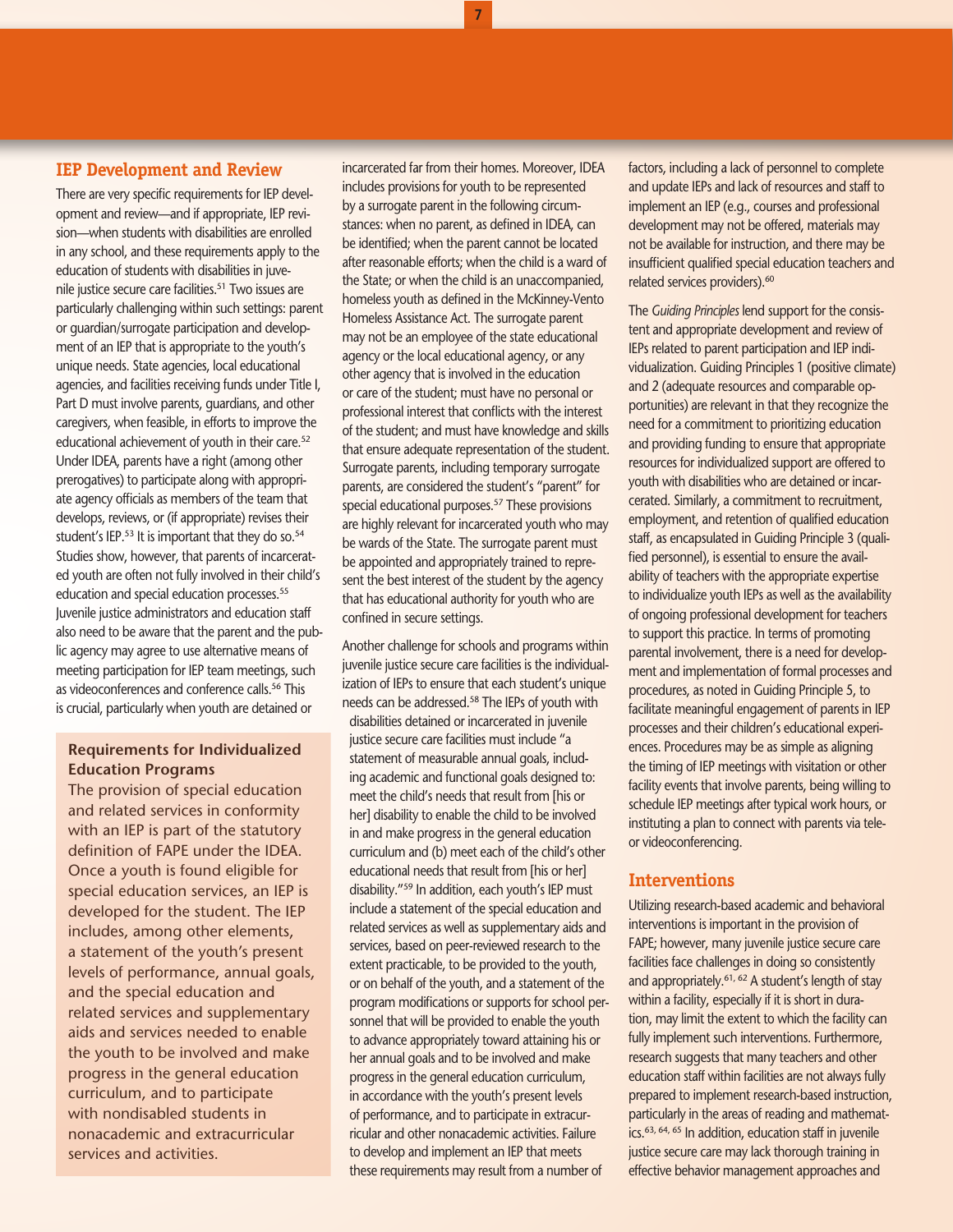may not be working in coordination with security staff in the facility to consistently address behavior challenges.<sup>66</sup>

Similar to the issues surrounding the lack of implementation of research-based academic and behavioral interventions, teachers may not always fully understand, be prepared for, or receive support in implementing the necessary, individualized and empirically validated interventions that may be included in student IEPs. Moreover, studies have pointed to a general lack of consistent data collection and analysis focused on student academic and behavioral progress in meeting IEP goals within secure care settings.<sup>67</sup> The next sections focus more specifically on challenges and recommendations related to implementing behavioral and academic interventions for youth with disabilities in juvenile justice secure care facilities.

#### **Behavioral Interventions**

IDEA addresses the use of proactive behavior improvement strategies and individualized behavioral interventions for students whose behavior impedes learning. Specifically, the IEP team must consider the use of positive behavioral interventions and supports, along with other effective strategies, to address a youth's behavior, in the case of a youth whose behavior impedes his or her learning or that of others. IDEA also would require a functional behavioral assessment and behavioral intervention services and modifications in other situations.<sup>68</sup> Addressing problematic behavior of all youth who are detained or incarcerated is essential, especially in light of the overrepresentation in such settings of students with emotional disturbance.[69](#page-11-9) Studies have shown, however, that juvenile justice facilities often struggle with using proactive behavior intervention plans and individualized behavioral interventions[.70](#page-11-10) Research has also shown that, historically, punishment and control regularly serve as the basis for dealing with youth behavior problems rather than proactive, positive, and individualized behavioral supports.<sup>71</sup> Moreover, studies have demonstrated the effectiveness of positive behavioral interventions and classroom management approaches in addressing disruptive behaviors and providing an environment that is conducive to learning.<sup>72</sup> However, adopting such approaches often requires a culture shift, and instituting this culture shift requires high-quality training and professional development for staff, as well as strong leadership to help usher in changes that ultimately can improve safety and overall

conditions in facilities and support positive youth development and success.[73](#page-11-13)

**8**

#### **Instructional Interventions**

A lack of preservice training and ongoing professional development for education staff may also impact the use of appropriate instructional interventions and adaptations as required by student IEPs.<sup>74, 75</sup> All youth with disabilities who are detained or incarcerated in juvenile justice secure care facilities, like their public school and nondisabled peers, should be provided access to a rigorous curriculum and research-based instruction[.76](#page-11-16) Youth with disabilities have the right to receive appropriate instructional services and supports, as needed, and those interventions and supports determined necessary for a youth to receive FAPE must be included in his or her IEP[.77](#page-11-17) Therefore, it is recommended that all administrators and practitioners working in juvenile secure care settings be provided with the training and support necessary to fully understand, and to consistently and appropriately use, the research-based practices that may be addressed in IEPs for youth with disabilities under their care[.78](#page-11-18)

Implementing research-based behavioral and instructional interventions, as discussed in Guiding Principles 2 (adequate resources and comparable opportunities ) and 3 (qualified personnel), emphasizes the importance of having an education staff that is adequate in number, appropriately qualified, and supported via high-quality, comprehensive, ongoing professional development.<sup>79</sup> However, consistent with Guiding Principle 1 (positive climate), broad, systemic issues also need to be addressed for interventions to be successful. For example, it would be difficult to effectively intervene and provide individualized behavioral support to a youth with a disability in a facility that is chaotic and where reactive, punitive, and exclusionary ap-proaches to behavior management are the norm.<sup>[80](#page-11-20)</sup> Rather, individualized behavioral interventions should be implemented within a broader facility approach that aligns with the ED's recommendations for creating school environments conducive to student success:

- 1. Work deliberately to develop positive and respectful school climates and prevent student misbehavior before it occurs.
- 2. Institute clear, appropriate, and consistent expectations and consequences to prevent and address misbehavior.

3. Use relevant data and analyses of those data to continuously improve and ensure fairness and equity[.81](#page-11-21)

Similarly, the use of research-based instruction within an academic environment to ensure that youth with disabilities have access to FAPE is supported by the *Guiding Principles*. For example, as supported by Guiding Principle 1 (positive climate), youth with disabilities who are detained or incarcerated need to receive services in accordance with their IEPs (including anticipated frequency, location, and duration of services and modifications consistent with their right to FAPE). Lack of appropriate instructional time is a serious concern in juvenile correctional facilities.<sup>82</sup> Consistent with Guiding Principle 2 (adequate resources and comparable opportunities), effective instruction must ensure that youth can access the general education curriculum[.83](#page-11-23) This principle is further supported by IDEA requirements that a student's IEP must include measurable, annual goals designed to meet the student's needs resulting from his or her disability, thereby enabling the student to be involved in and make progress in the general education curriculum (34 C.F.R. § 300.320(a)(2)  $(i)(A))$ . 84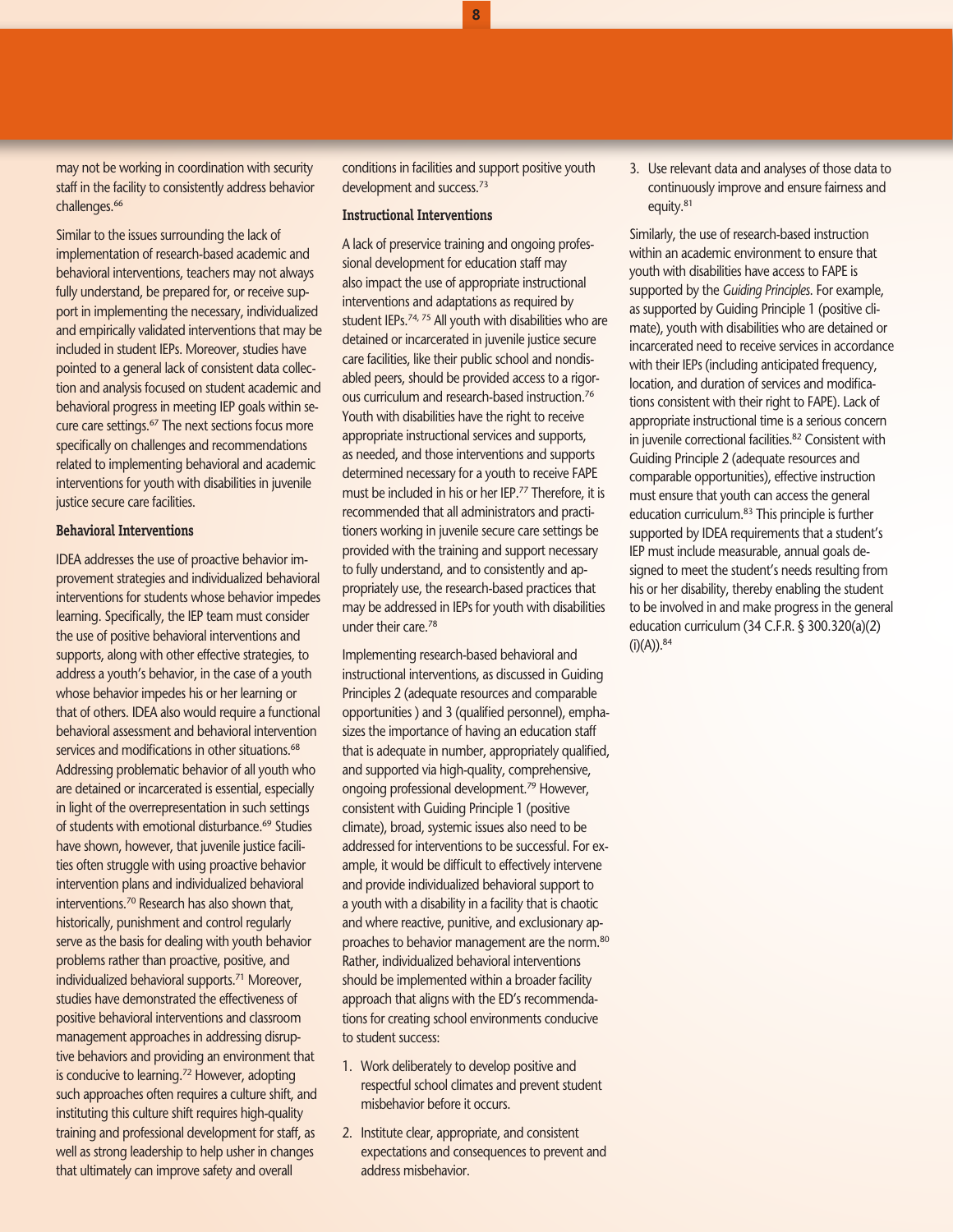## **Final Thoughts**

Federal law ensures that all eligible youth with disabilities who are detained or incarcerated retain their right to FAPE, which includes the provision of necessary special education and related services and supports. Beyond the legality of the situation, there is a critical need to provide these youth—those most at risk for academic failure and/or continued involvement with the justice system—with every possibility for rehabilitation, education, and, ultimately, reintegration into their school, community, and workforce.<sup>85</sup> If these youth are not given the opportunities necessary to succeed and to avoid further system involvement, the risks to society will be great. In contrast, academic success in areas such as reading is associated with a host of positive postschool outcomes including stable employment, increased earnings, and greater social engagement.<sup>86</sup> This brief has addressed some of the more common challenges that juvenile justice agencies and facilities face in the provision of FAPE, although the breadth of concerns certainly extends beyond those presented. Continued conversation, research, analysis, and changes in policy and practice are vital to fully provide the support necessary to ensure that *all* youth with disabilities in juvenile justice secure care facilities truly have access to FAPE.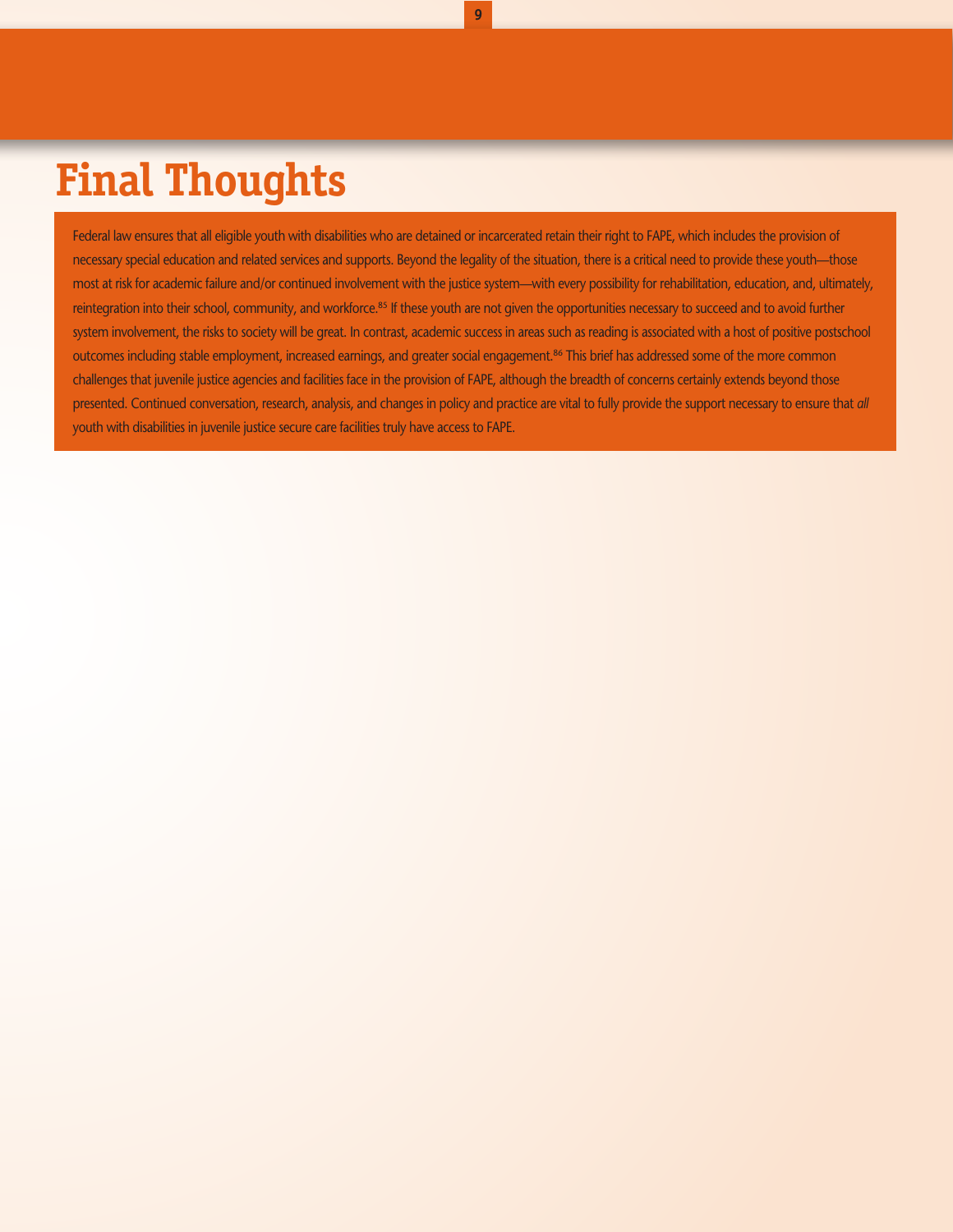## **References**

- <span id="page-9-0"></span>1. Bureau of Labor Statistics. (2015). *Earnings and unemployment rates by educational attainment.* Retrieved from [http://www.bls.gov/emp/](http://www.bls.gov/emp/ep_chart_001.htm) [ep\\_chart\\_001.htm](http://www.bls.gov/emp/ep_chart_001.htm).
- <span id="page-9-1"></span>2. Crissey, S. R. (2009). Educational attainment in the United States: 2007. *Current Population Reports.* Washington, DC: U.S. Census Bureau.
- <span id="page-9-2"></span>3. National Poverty Center, Gerald R. Ford School of Public Policy. (2007). Education and health. (Policy Brief 9). Ann Arbor, Michigan: University of Michigan. Retrieved from [http://www.npc.umich.edu/publications/](http://www.npc.umich.edu/publications/policy_briefs/brief9/policy_brief9.pdf) [policy\\_briefs/brief9/policy\\_brief9.pdf](http://www.npc.umich.edu/publications/policy_briefs/brief9/policy_brief9.pdf).
- <span id="page-9-3"></span>4. Leone, P., & Weinberg, L. (2012). Addressing the unmet educational needs of children and youth in the juvenile justice and child welfare systems (2nd ed.). Washington, DC: Center for Juvenile Justice Reform. Retrieved from [http://cjjr.georgetown.edu/wp-content/uploads/2015/03/](http://cjjr.georgetown.edu/wp-content/uploads/2015/03/EducationalNeedsofChildrenandYouth_May2010.pdf) [EducationalNeedsofChildrenandYouth\\_May2010.pdf](http://cjjr.georgetown.edu/wp-content/uploads/2015/03/EducationalNeedsofChildrenandYouth_May2010.pdf).
- <span id="page-9-4"></span>5. Gagnon, J. C. (2010). State level curricular, assessment, and accountability policies, practices, and philosophies for exclusionary school settings. *Journal of Special Education*, *43,* 206–219.
- <span id="page-9-5"></span>6. Gagnon, J. C., Barber, B. R., Van Loan, C. L., & Leone, P. E. (2009). Juvenile correctional schools: Characteristics and approaches to curriculum. *Education and Treatment of Children, 32,* 673–696.
- <span id="page-9-6"></span>7. Gagnon, J. C., Haydon, T., & Maccini, P. (2010). Juvenile correctional schools: Assessment and accountability policies and practices. *Journal of Correctional Education, 61,* 23–45.
- <span id="page-9-7"></span>8. Gagnon, J. C., Murphy, K., Steinberg, M., Gaddis, J., & Crockett, J. (2013). IDEA-related professional development in juvenile corrections schools. *Journal of Special Education Leadership, 26,* 93–105.
- <span id="page-9-8"></span>9. Gagnon, J. C., Murphy, K., Steinberg, M., Gaddis, J., & Crockett, J. (2013). IDEA-related professional development in juvenile corrections schools. *Journal of Special Education Leadership, 26,* 93–105.
- <span id="page-9-9"></span>10. Gagnon, J. C., & Barber, B. R. (2010). Characteristics of and services provided to youth in secure care facilities. *Behavioral Disorders, 36,* 7–19.
- <span id="page-9-10"></span>11. Leone, P. E., & Weinberg, L. (2010). *Addressing the unmet needs of children and youth in the juvenile justice and child welfare systems.* Washington, DC: Center for Juvenile Justice Reform.
- <span id="page-9-11"></span>*12. No Child Left Behind Act of 2001,* Pub. L. 107–110, Secs. 1401(a), 1414(a) (2)(B), 1415(a)(2)(B), 1416(a)(2)(B), 1423(3), and 1425(6) (2002).
- <span id="page-9-12"></span>*13. No Child Left Behind Act of 2001,* Pub. L. 107–110, Sec. 1414(c)(15) (2002).
- <span id="page-9-13"></span>14. Gagnon, J. C. (2010). State level curricular, assessment, and accountability policies, practices, and philosophies for exclusionary school settings. *Journal of Special Education, 43,* 206–219.

<span id="page-9-14"></span>15. Gagnon, J. C., & Richards, C. (2008). *Making the right turn: A guide about youth involved in the juvenile corrections system* (pp. 1–61). Washington, DC: National Collaborative on Workforce and Disability for Youth, Institute for Educational Leadership.

**10**

- <span id="page-9-15"></span>16. Gagnon, J. C., & Barber, R. R. (2010). Characteristics of and services provided to youth in secure care facilities. *Behavioral Disorders, 36,* 7–19.
- <span id="page-9-16"></span>17. Rozalski, M. E., & Engels, S. (2005). Literacy education in correctional facilities: The "hope" for technology. *Reading & Writing Quarterly, 21,* 301–305.
- <span id="page-9-17"></span>18. Gagnon, J. C., & Barber, R. R. (2010). Characteristics of and services provided to youth in secure care facilities. *Behavioral Disorders, 36,* 7–19.
- <span id="page-9-18"></span>19. Gagnon, J. C., Barber, B. R., Van Loan, C. L., & Leone, P. E. (2009). Juvenile correctional schools: Characteristics and approaches to curriculum. *Education and Treatment of Children, 32,* 673–696.
- <span id="page-9-19"></span>20. Gagnon, J. C., Haydon, T., & Maccini, P. (2010). Juvenile correctional schools: Assessment and accountability policies and practices. *Journal of Correctional Education, 61,* 23–45.
- <span id="page-9-20"></span>21. Under 34 CC.F.R. § 300.30, a parent refers to a biological or adoptive parent; a foster parent, unless State law, regulations, or contractual obligations with a State or local entity prohibit a foster parent from acting as a parent; a guardian generally authorized to act as the child's parent or authorized to make educational decisions for the child (but not the State if the child is a ward of the State); an individual acting in the place of a biological or adoptive parent (including a grandparent, stepparent, or other relative) with whom the child lives; or an individual who is legally responsible for the child's welfare; and a properly appointed surrogate parent.
- <span id="page-9-21"></span>22. Leone, P. E., & Weinberg, L. (2010). *Addressing the unmet needs of children and youth in the juvenile justice and child welfare systems.* Washington, DC: Center for Juvenile Justice Reform.
- <span id="page-9-22"></span>23. Leone, P. E., & Weinberg, L. (2010). *Addressing the unmet needs of children and youth in the juvenile justice and child welfare systems.* Washington, DC: Center for Juvenile Justice Reform.
- <span id="page-9-23"></span>24. 34 C.F.R. § 300.111(a).
- <span id="page-9-24"></span>25. 34 C.F.R. § 300.8(c)(10).
- <span id="page-9-25"></span>26. 34 C.F.R. §§ 300.300 and 300.301(b).
- <span id="page-9-26"></span>27. 34 C.F.R. §§ 300.300 and 300.301(b).
- <span id="page-9-27"></span>28. Gagnon, J. C., Murphy, K., Steinberg, M., Gaddis, J., & Crockett, J. (2013). IDEA-related professional development in juvenile corrections schools. *Journal of Special Education Leadership, 26,* 93–105.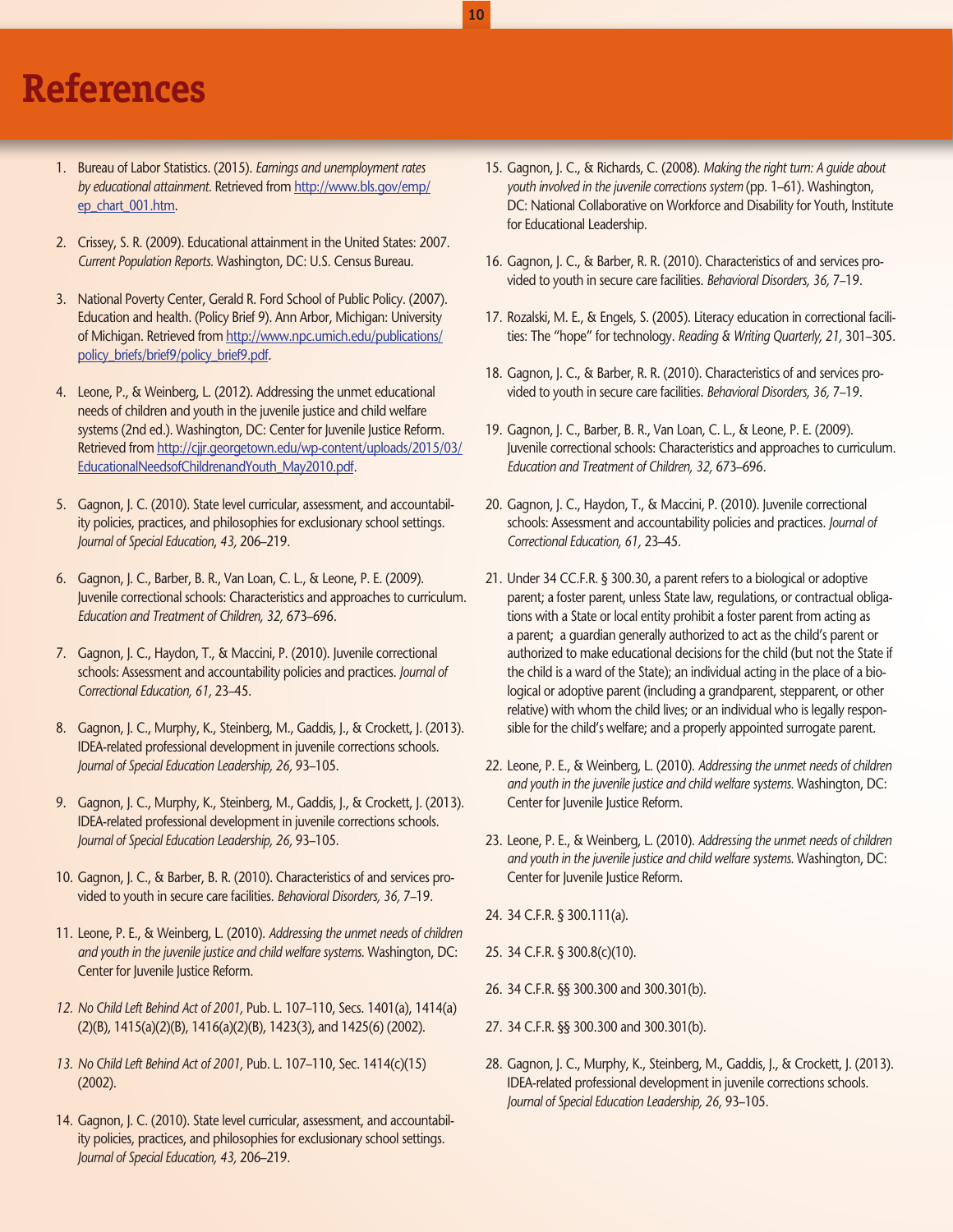- <span id="page-10-0"></span>29. Krezmien, M. P. (2008). *A review of education programs for students in the Texas Youth Commission state schools: A special report of the independent ombudsman.* Austin, TX: Texas Youth Commission.
- <span id="page-10-1"></span>30. Krezmien, M. P., Mulcahy, C. A., & Leone, P. E. (2008). Detained and committed youth: Examining differences in achievement, mental health needs, and special education status. *Education and Treatment of Children, 31,* 445–464.
- <span id="page-10-2"></span>31. Storandt, J. (2007). *Tools for promoting educational success and reducing delinquency.* Alexandria, VA: National Association of State Directors of Special Education.
- <span id="page-10-3"></span>32. Leone, P. E., & Weinberg, L. (2010). *Addressing the unmet needs of children and youth in the juvenile justice and child welfare systems.* Washington, DC: Center for Juvenile Justice Reform.
- <span id="page-10-4"></span>33. Bailey, S., Doreleijers, T., & Tarbuck, P. (2006). Recent developments in mental health screening and assessment in juvenile justice systems. *Child and Adolescent Psychiatric Clinics of North America, 15,* 391–406.
- <span id="page-10-5"></span>34. Gagnon, J. C., & Barber, B. R. (in press). Identifying and implementing evidence-based practices in alternative educational settings. In M. Tankersley, T. Landrum, & B. Cook (Eds.), *Advances in Learning and Behavioral Disabilities (Vol. 2*8). United Kingdom: Emerald Group Publishing.
- <span id="page-10-6"></span>35. Maccini, P., Strickland, T., Gagnon, J. C., & Malmgren, K. W. (2008). Accessing the general education math curriculum for secondary students with high incidence disabilities. *Focus on Exceptional Children, 40(8),* 1–32.
- <span id="page-10-7"></span>36. Gagnon, J. C., Murphy, K., Steinberg, M., Gaddis, J., & Crockett, J. (2013). IDEA-related professional development in juvenile corrections schools. *Journal of Special Education Leadership, 26,* 93–105.
- <span id="page-10-8"></span>37. Fuchs, D., & Fuchs, L. S. (2006). Introduction to response to intervention: What, why, and how valid is it? *Reading Research Quarterly, 41,* 93–99.
- <span id="page-10-9"></span>38. Maccini, P., Strickland, T., Gagnon, J. C., & Malmgren, K. W. (2008). Accessing the general education math curriculum for secondary students with high incidence disabilities. *Focus on Exceptional Children, 40(8),* 1–32.
- <span id="page-10-10"></span>39. Mankey, J., Baca, P., Rondenell, B. S., Webb, M., & McHugh, J. D. (2006). *Guidelines for juvenile information sharing* (NCJ 215786). Rockville, MD: U.S. Department of Justice, Office of Justice Programs, Office of Juvenile Justice and Delinquency Prevention. Retrieved from [https://www.ncjrs.gov/pdf](https://www.ncjrs.gov/pdffiles1/ojjdp/215786.pdf)[files1/ojjdp/215786.pdf](https://www.ncjrs.gov/pdffiles1/ojjdp/215786.pdf).
- <span id="page-10-11"></span>40. U.S. Department of Education & U.S. Department of Justice. (2014). *"Dear Colleague" Letter on the Civil Rights of Students in Juvenile Justice Residential Facilities.* Washington, DC: Author.
- <span id="page-10-12"></span>41. Leone, P. E., & Weinberg, L. (2010). *Addressing the unmet needs of children and youth in the juvenile justice and child welfare systems.* Washington, DC: Center for Juvenile Justice Reform.

#### <span id="page-10-13"></span>42. 34 C.F.R. § 300.114(a)(2).

- <span id="page-10-14"></span>43. Leone, P. E., & Cutting, C. A. (2004). *Appropriate education, juvenile corrections, and No Child Left Behind. Behavioral Disorders, 29,* 260–265.
- <span id="page-10-15"></span>44. See: *Andre H. v. Sobol; Nick O. v. Terhune;* Custer Youth Correctional Center in Custer, South Dakota.
- <span id="page-10-16"></span>45. Krezmien, M. P. (2008). *A review of education programs for students in the Texas Youth Commission state schools: A special report of the independent ombudsman.* Austin, TX: Texas Youth Commission.
- <span id="page-10-17"></span>46. Leone, P. E., & Cutting, C. A. (2004). Appropriate education, juvenile corrections, and No Child Left Behind. *Behavioral Disorders, 29,* 260–265.

<span id="page-10-18"></span>47. 34 CC.F.R. § 300.116.

- <span id="page-10-19"></span>48. U.S. Department of Education & U.S. Department of Justice. (2014). *Guiding principles for providing high-quality education in juvenile justice secure care settings.* Washington, DC: Author.
- <span id="page-10-20"></span>49. U.S. Department of Education & U.S. Department of Justice. (2014). *Guiding principles for providing high-quality education in juvenile justice secure care settings.* Washington, DC: Author. 34 CC.F.R. §§ 300.320-300.324.
- <span id="page-10-21"></span>50. Gagnon, J. C., Murphy, K., Steinberg, M., Gaddis, J., & Crockett, J. (2013). IDEA-related professional development in juvenile corrections schools. *Journal of Special Education Leadership, 26,* 93–105.
- <span id="page-10-22"></span>51. 34 C.F.R. §§ 300.320-300.324.
- <span id="page-10-23"></span>52. *No Child Left Behind Act of 2001,* Pub. L. No. 107–110, Secs. 1414(c)(14), 1423(8), 1425(8) (2002).
- <span id="page-10-24"></span>53. 34 C.F.R. §§ 300.321(a) and 300.324.
- <span id="page-10-25"></span>54. Gagnon, J. C., Houchins, D. E., & Murphy, K. M. (2012). Current juvenile corrections professional development practices and future directions. *Teacher Education and Special Education, 35*, 333–344.
- <span id="page-10-26"></span>55. Houchins, D., Puckett-Patterson, D., Crosby, S., Shippen, M., & Jolivette, K. (2009). Barriers and facilitators to providing incarcerated youth with a quality education. *Preventing School Failure: Alternative Education for Children and Youth, 53,* 159–166.
- <span id="page-10-27"></span>56. 34 C.F.R. §§ 300.322(c) and 300.328. See also 34 C.F.R. § 300.322(d) (Conducting an IEP meeting without a parent in attendance).

<span id="page-10-28"></span>57. 34 C.F.R. §§ 300.519.

- <span id="page-10-29"></span>58. 34 C.F.R. §§ 300.320(a)(1,2) and (4).
- <span id="page-10-30"></span>59. 34 C.F.R. §§ 300.320 (a)(2)(i)(A)-(B).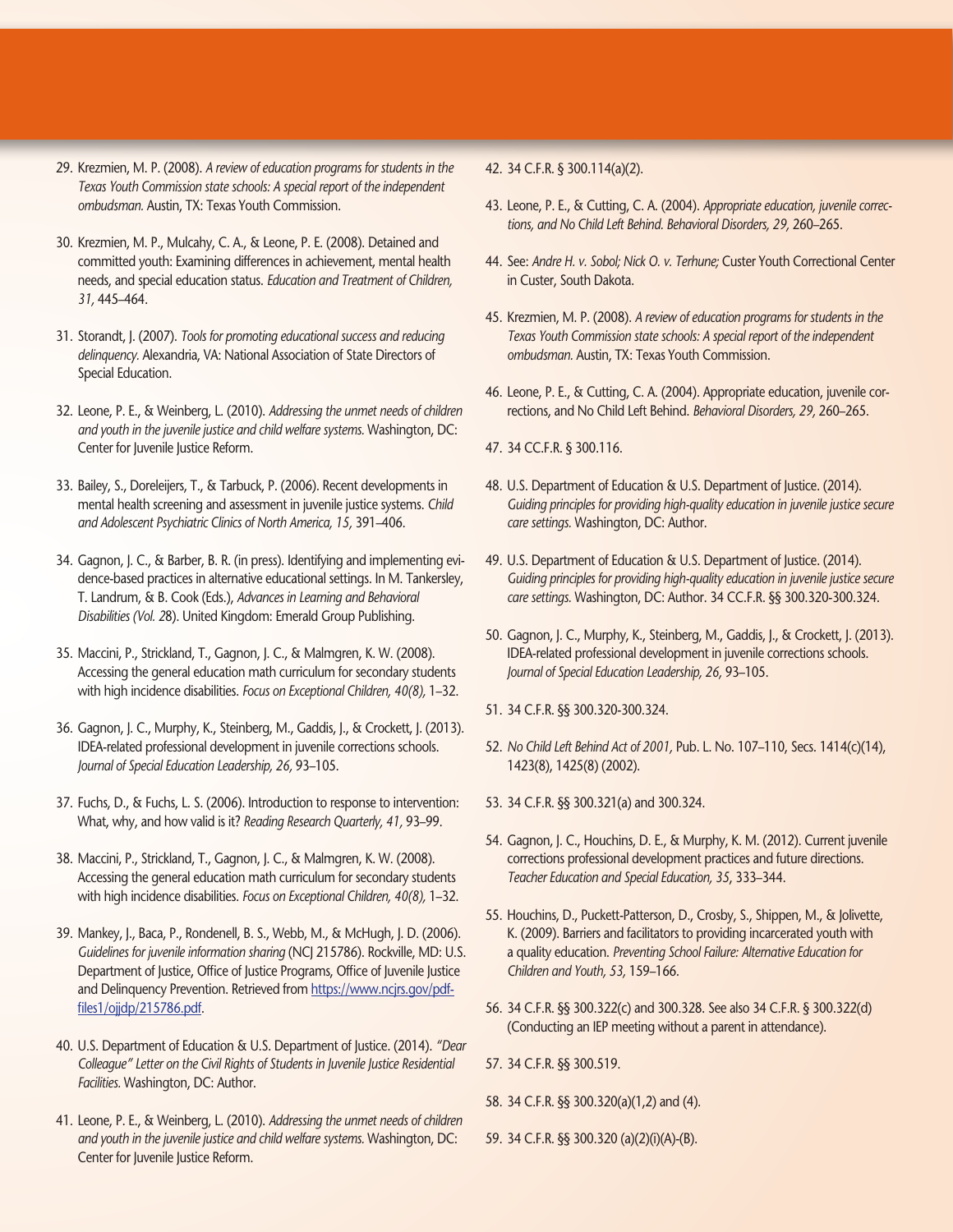- <span id="page-11-0"></span>60. Leone, P. E., & Cutting, C. A. (2004). Appropriate education, juvenile corrections, and No Child Left Behind. *Behavioral Disorders, 29,* 260–265.
- <span id="page-11-1"></span>61. Maccini, P., Strickland, T., Gagnon, J. C., & Malmgren, K. W. (2008). Accessing the general education math curriculum for secondary students with high incidence disabilities. *Focus on Exceptional Children, 40(8),* 1–32.
- <span id="page-11-2"></span>62. Wilkerson, K. L., Gagnon, J. C., Mason-Williams, L., & Lane, H. (2012). Reading instruction for students with high incidence disabilities in juvenile corrections. *Preventing School Failure: Alternative Education for Children and Youth, 56,* 219–231.
- <span id="page-11-3"></span>63. Houchins, D., Puckett-Patterson, D., Crosby, S., Shippen, M., & Jolivette, K. (2009). Barriers and facilitators to providing incarcerated youth with a quality education. *Preventing School Failure: Alternative Education for Children and Youth, 53,* 159–166.
- <span id="page-11-4"></span>64. Maccini, P., Strickland, T., Gagnon, J. C., & Malmgren, K. W. (2008). Accessing the general education math curriculum for secondary students with high incidence disabilities. *Focus on Exceptional Children, 40(8),* 1–32.
- <span id="page-11-5"></span>65. Wilkerson, K. L., Gagnon, J. C., Mason-Williams, L., & Lane, H. (2012). Reading instruction for students with high incidence disabilities in juvenile corrections. *Preventing School Failure: Alternative Education for Children and Youth, 56,* 219–231.
- <span id="page-11-6"></span>66. Gagnon, J. C., Rockwell, S., & Scott, T. M. (2008). Positive behavior supports in exclusionary schools: A practical approach based on what we know. *Focus on Exceptional Children, 41(1),* 1–20.
- <span id="page-11-7"></span>67. U.S. Department of Justice, Office of Civil Rights. (2011). *Investigation of the Leflore County Juvenile Detention Center* (Findings Letter). Retrieved from [http://www.justice.gov/crt/about/spl/documents/LeFloreJDC\\_find](http://www.justice.gov/crt/about/spl/documents/LeFloreJDC_findlet_03-31-11.pdf)[let\\_03-31-11.pdf](http://www.justice.gov/crt/about/spl/documents/LeFloreJDC_findlet_03-31-11.pdf).
- <span id="page-11-8"></span>68. 34 C.F.R. §§ 300.324(a)(2)(i); see also 34 C.F.R. §300.530(d)(1)(ii) and 300.530(f); see also 34 C.F.R § 300.530(c) and (g).
- <span id="page-11-9"></span>69. Gagnon, J. C., Barber, B. R., Van Loan, C. L., & Leone, P. E. (2009). Juvenile correctional schools: Characteristics and approaches to curriculum. *Education and Treatment of Children, 32,* 673–696.
- <span id="page-11-10"></span>70. Gagnon, J. C., Murphy, K., Steinberg, M., Gaddis, J., & Crockett, J. (2013). IDEA-related professional development in juvenile corrections schools. *Journal of Special Education Leadership, 26,* 93–105.
- <span id="page-11-11"></span>71. Nelson, C. M., Jolivette, K., Leone, P. E., & Mathur, S. R. (2010). Meeting the needs of at-risk and adjudicated youth with behavioral challenges: The promise of juvenile justice. *Behavioral Disorders, 36,* 70–80.
- <span id="page-11-12"></span>72. U.S. Department of Education & U.S. Department of Justice. (2014). *Guiding principles for providing high-quality education in juvenile justice secure care settings.* Washington, DC: Author.
- <span id="page-11-13"></span>73. Gagnon, J. C., Rockwell, S., & Scott, T. M. (2008). Positive behavior supports in exclusionary schools: A practical approach based on what we know. *Focus on Exceptional Children, 41(1),* 1–20.
- <span id="page-11-14"></span>74. Houchins, D., Puckett-Patterson, D., Crosby, S., Shippen, M., & Jolivette, K. (2009). Barriers and facilitators to providing incarcerated youth with a quality education. *Preventing School Failure: Alternative Education for Children and Youth, 53,* 159–166.
- <span id="page-11-15"></span>75. Krezmien, M. P. (2008). *A review of education programs for students in the Texas Youth Commission state schools: A special report of the independent ombudsman.* Austin, TX: Texas Youth Commission.
- <span id="page-11-16"></span>76. See, for example, *No Child Left Behind Act of 2001,* Pub. L. 107–110, Sec. 1001(9) (2002)
- <span id="page-11-17"></span>77. 34 C.F.R. §§ 300.39(b)(3).

**12**

- <span id="page-11-18"></span>78. Gagnon, J. C., Barber, B. R., Van Loan, C. L., & Leone, P. E. (2009). Juvenile correctional schools: Characteristics and approaches to curriculum. *Education and Treatment of Children, 32,* 673–696.
- <span id="page-11-19"></span>79. Gagnon, J. C., Houchins, D. E., & Murphy, K. M. (2012). Current juvenile corrections professional development practices and future directions. *Teacher Education and Special Education, 35,* 333–344.
- <span id="page-11-20"></span>80. Gagnon, J. C., Rockwell, S., & Scott, T. M. (2008). Positive behavior supports in exclusionary schools: A practical approach based on what we know. *Focus on Exceptional Children, 41(1),* 1–20.
- <span id="page-11-21"></span>81. U.S. Department of Education & U.S. Department of Justice. (2014). *Guiding principles for providing high-quality education in juvenile justice secure care settings.* Washington, DC: Author.
- <span id="page-11-22"></span>82. Rozalski, M. E., & Engle, S. (2005). Literacy education in correctional facilities: The ''hope'' for technology. *Reading & Writing Quarterly, 21,* 301–305.
- <span id="page-11-23"></span>83. Gagnon, J. C. (2010). State level curricular, assessment, and accountability policies, practices, and philosophies for exclusionary school settings. *Journal of Special Education, 43,* 206-219.
- <span id="page-11-24"></span>84. 34 C.F.R. §§ 300.320(a)(2)(i)(A).
- <span id="page-11-25"></span>85. Gagnon, J. C., & Richards, C. (2008). *Making the right turn: A guide about youth involved in the juvenile corrections system* (pp. 1–61). Washington, DC: National Collaborative on Workforce and Disability for Youth, Institute for Educational Leadership.
- <span id="page-11-26"></span>86. McCracken, M., & Murray, T. S. (2009). *The economic benefits of literacy: Evidence and implications for public policy.* London, Ontario, Canada: Canadian Language and Literacy Research Network.